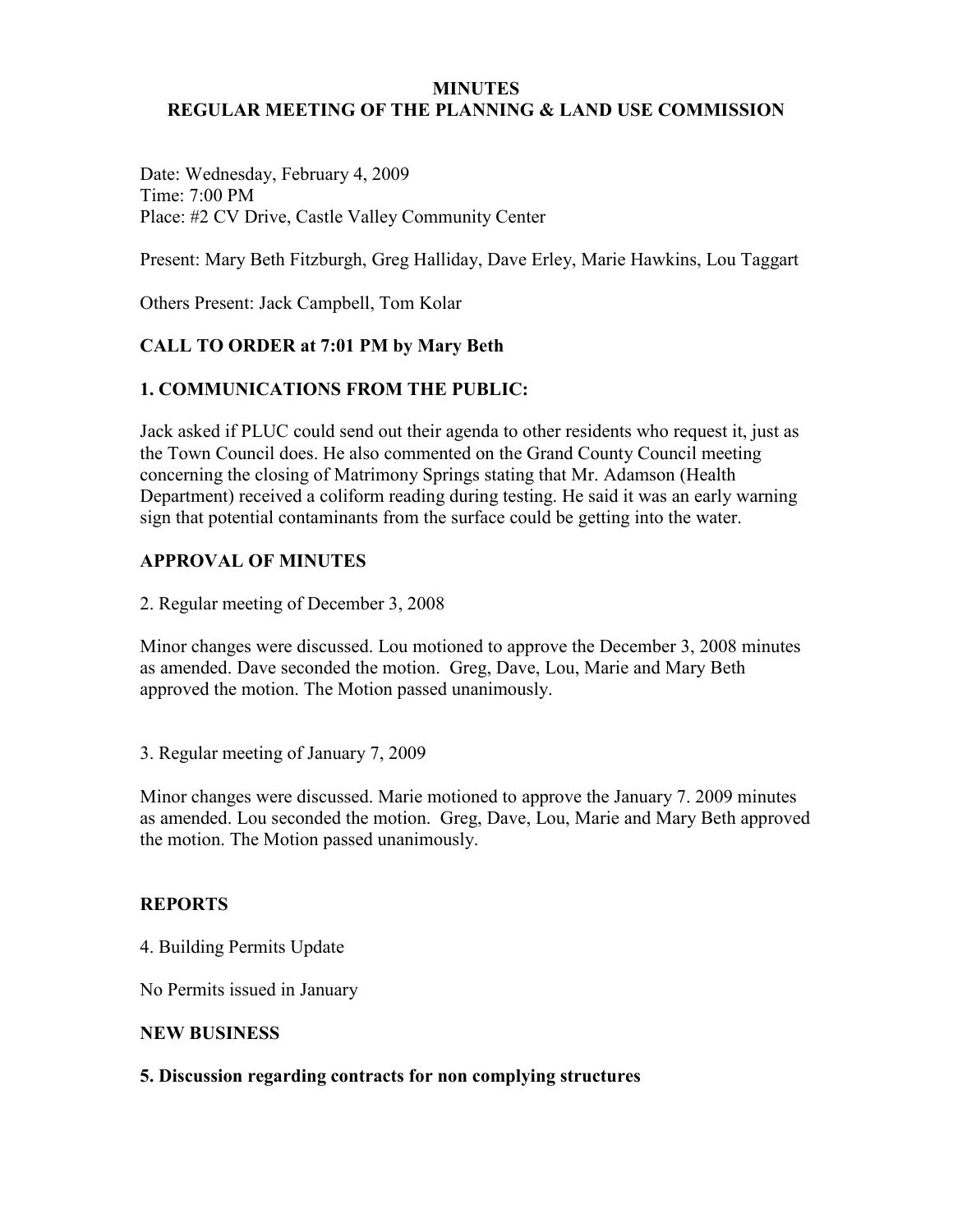No discussion was held for the PLUC is not the Land Use Authority for non complying structures. The Town Council will need to address this.

### **6 Discussion regarding duties and responsibilities of planning and land use commissioners**

Mary Beth asked to clarify what the PLUC says to property owners regarding any Town business. She asked that if you are not aware of the correct answer or method to follow, find out before you recommend any advice. She asked that members read and know what Ordinance 85-3 allows and does not allow. According to State law, commissioners must declare any financial interest verbally at a public meeting at the time it is applicable. Although commissioners are not required to abstain from voting on such matters, it was recommended at our last training that commissioners abstain from both the discussion and vote on a matter in which they have a material conflict of interest or if they feel unable to make an unbiased decision. In The Utah Handbook for Municipal Officials there is a section on ethics. She asked that the members be familiar with it. Jack commented that it is crucial that commissioners refrain from having private conversations with land use applicants who are lobbying their position. Mary Beth commented that we should take public comment from property owners on legislative issues such as proposed amendments to land use ordinances, but that information regarding land use applications should be discussed and presented at public meetings or with the appropriate Town employee. Dave reminded the members that we take on the responsibity and are obligated to serve our community. We need to be careful how we speak in public and in our meetings. Dave suggested that whatever is approved at a meeting be put into writing for the land use applicant for clarity.

# **7. Discussion and possible action re: amending 2006-3**

Discussion on Ordinance 2006-3 a resolution establishing the Planning and Land Use Commission and Designating Land Use and Appeal Authorities. Some simple changes were discussed and recommended to clarify the ordinance.

More work will need to be done at later date on the section pertaining to the Appeal Authority, such as setting term limits and determining how each member gets appointed. Mary Beth also proposed that a committee be formed consisting of a member from the Town Council, herself, and a member of the Board of Adjustments to write information for the Town's website regarding the process for making an appeal to the Appeal Authority. Dave asked for the document to be consistent so that PLUC members and Board of Adjustment members are appointed in the same way. He asked whether it should be the Mayor's right to nominate an appointee or should it be anyone on the Council?

Jack suggested that when referring to ordinance 85-3 we should say "as amended" to refer to latest ordinance and not the original document. It now states the PLUC Chair will only serve for a maximum of 2 years, but that we might not want to prevent someone who is willing and qualified from continuing to serve in this capacity. Dave asked that a Zoning map for Castle Valley be included in 85-3. Dave asked if Marie had been reelected as Vice Chair. She was not and it will be on the March agenda. All members agreed to not set a limit on serving as chair or vice chair and that elections for both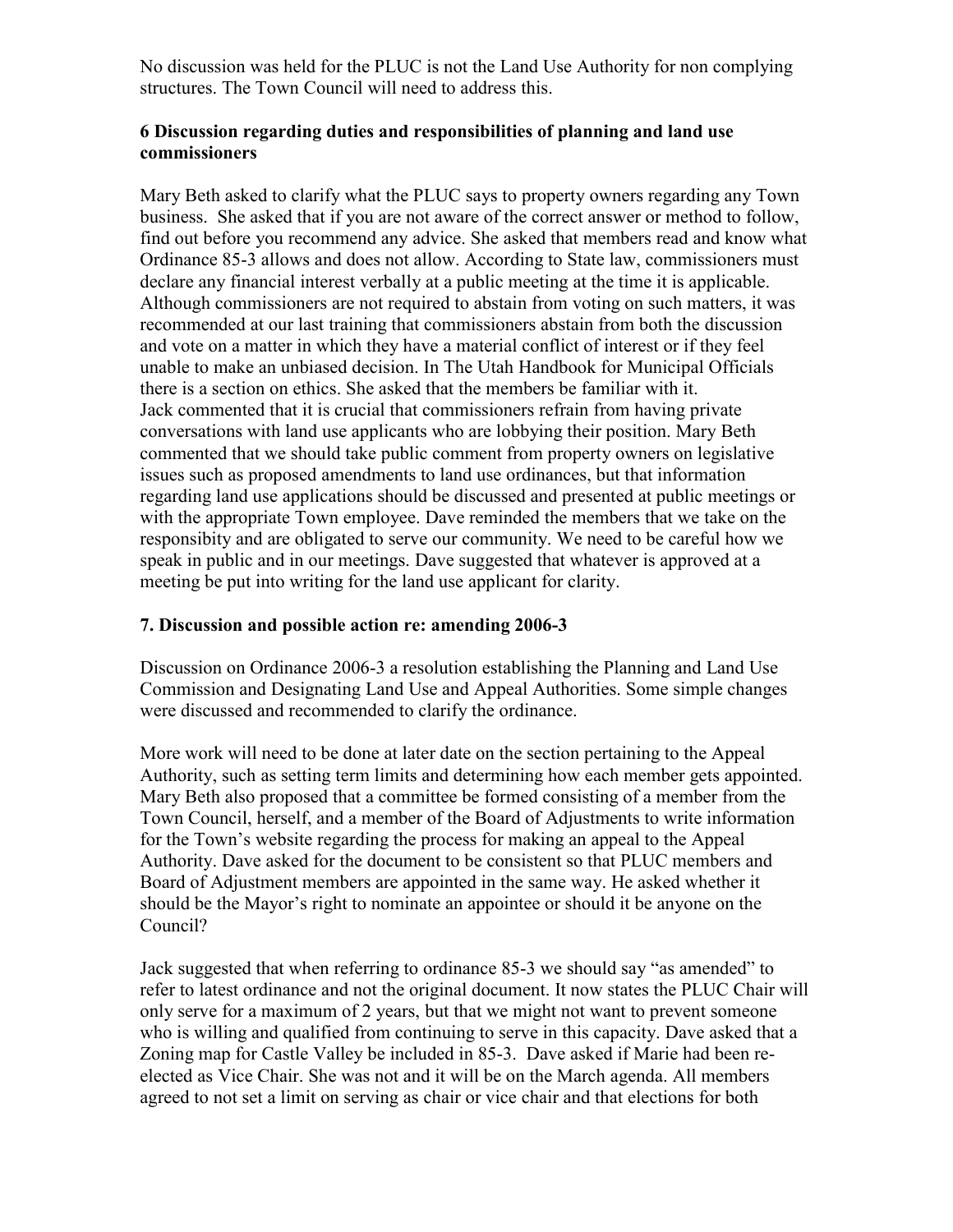officers still be held at the first regular meeting of each year.

Dave motioned to table this item. Lou seconded the motion. Greg, Dave, Lou, Marie and Mary Beth approved the motion. The Motion passed unanimously.

#### **OLD BUSINESS**

### **8. Discussion re: reviewing and amending town ordinances that limit the number of livestock which can be kept on 5 acres of land (Greg) tabled**

Left tabled

#### **9. Discussion and possible action re: reviewing and amending our definition and language for second dwellings, tabled**

Dave motioned to untable this item. Lou seconded the motion. Greg, Dave, Lou, Marie and Mary Beth approved the motion. The Motion passed unanimously.

Commissioners discussed a draft of recommended changes to 85-3 regarding this topic which also included amendments to definitions clarifying how height and floor area are measured and how a roof is defined. Mary Beth mentioned that she and Faylene had discussed this and felt that these areas were unclear when trying to apply the latest amendments to 85-3 regarding height and square footage requirements. Commissioners decided that a definition for floor area be added stating that it be measured from exterior wall to exterior wall and includes all spaces within that area such as stairwells, closets, and other non-habitable space. It was agreed that "one-family" dwelling be changed to "single-family dwelling" and that "dwelling unit" be changed to "dwelling" throughout the document. It was agreed to add a definition for roof since we count square footage as anything that is directly below a roof and that it be defined as anything that permanently covers a building or structure and is made of non-permeable material and that screening, canvas, plastic and other types of non-permeable or non-permanent materials are not considered roofs. Also, we are recommending adding the following to the definition of combined square footage, "Decks and balconies that are not covered by a roof shall not be counted in calculating the Combined Square Footage." We will hold a public hearing at our March meeting on these recommended amendments.

Mary Beth recommended that height be measured from the lowest point of finished grade only and not from finished or natural grade, which ever is lower. In order to determine natural grade, a lot must be surveyed and this will increase costs significantly for property owners. Greg suggested that requiring a survey is asking too much. Dave said that we need to have height measured from natural grade or finished grade, whichever is lower, to prevent someone from building up a tall pile of dirt as a building pad thereby increasing the visual height of the building. It was asked how a property owner would determine natural grade on a lot that already had a lot of alterations made to the grade? Dave suggested that we add wording requiring property owners to submit a lot survey in order to establish natural grade before a building permit can be obtained. Lou asked why not just limit the height one can pile up dirt to build on? It was agreed that height be measured from the lower of natural grade or finished grade and that the clause "a point